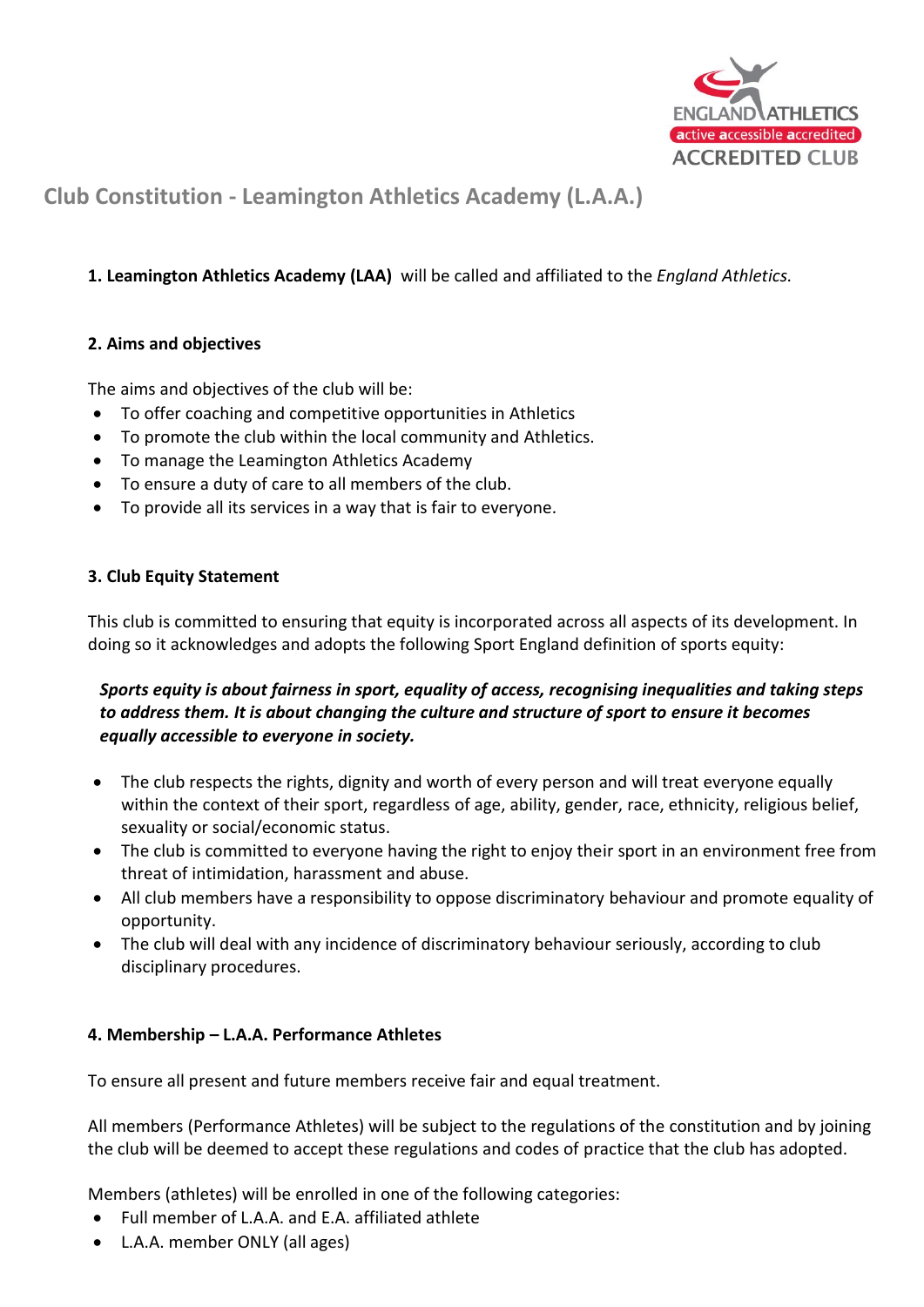

#### **5. Membership fees**

Membership fees will be set annually and agreed by the Committee or determined at the Annual General Meeting. Membership fees of £10.00 will be paid annually in September by all athletes, or upon joining the club. Athletes joining during Summer term will pay a £5.00 Membership fee.

#### **6. Officers of the club**

The officers of the club will be:

- Chair Paul Berney
- Club Secretary Rachel Berney
- Treasurer Rachel Berney & Megan Clements
- Competition Officer Louise Wilks
- Membership Secretary Rachel Berney
- DBS verifier Rachel Berney
- Welfare Officer David Wilks, Rachel Berney

Officers will be elected annually at the Annual General Meeting. All officers will retire each year but will be eligible for re-appointment.

#### **7. Committee**

The club will be managed through the directors of the company Leam Athletics Academy Ltd and the accounts:

- Rachel Berney Head Coach/ Secretary / Director
- Megan Clements Accounts Manager
- Paul Berney Chairman/ Director

These individuals will

- meet regularly to discuss club issues.
- The quorum required for business to be agreed at meetings will be: *three***.**
- These will be responsible for adopting new policy, codes of practice and rules that affect the organisation of the club.
- have powers to appoint subcommittees as necessary and appoint advisers as necessary
- be responsible for disciplinary hearings of members who infringe the club rules/regulations/constitution.
- be responsible for taking any action of suspension or discipline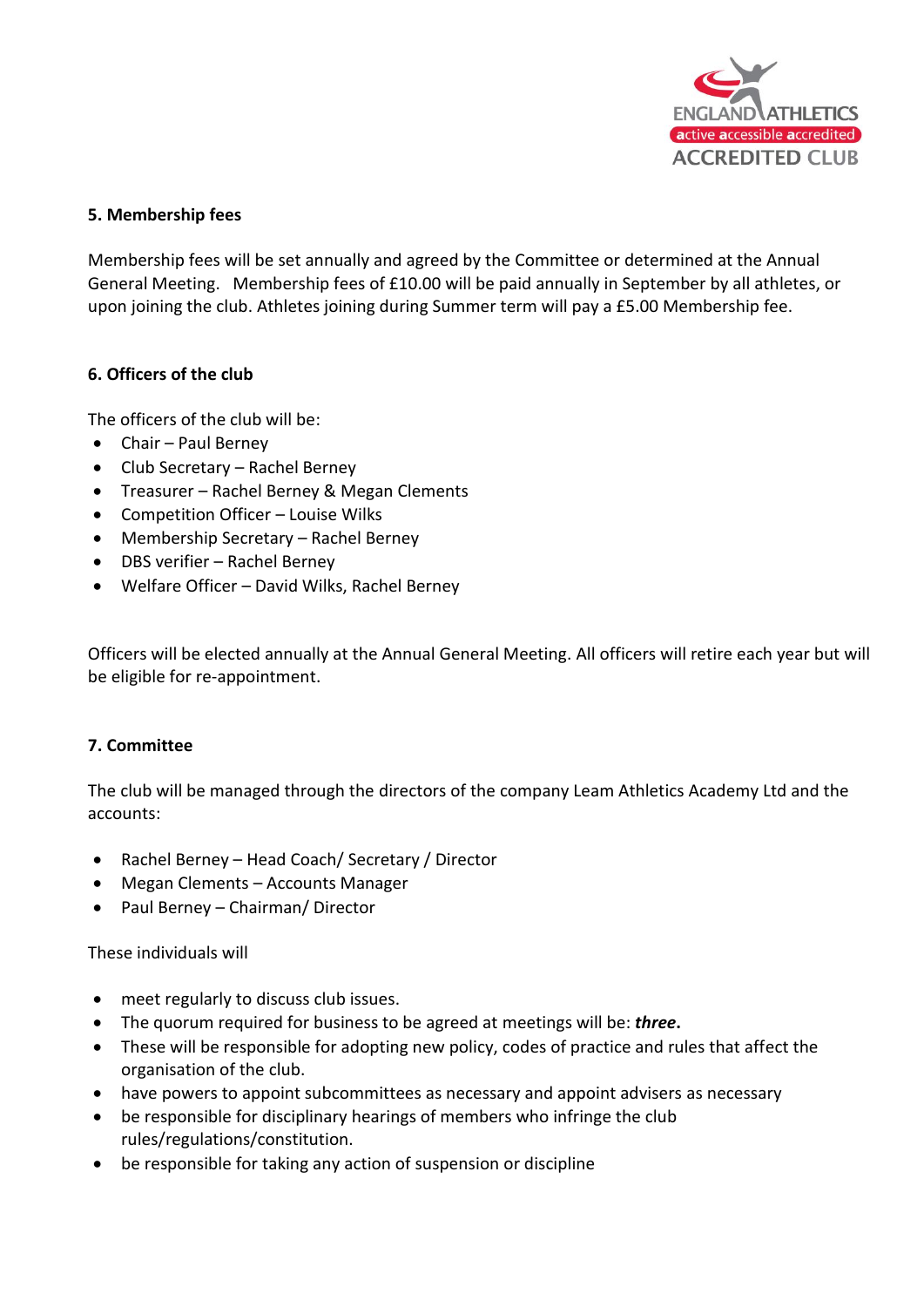

#### **8. Finance**

All club monies will be banked in the current bank account held in the name of the club – 'Leam Athletics Academy Ltd'

Authorisation is given by the Chairman for the power of attorney to be with LAA Club Secretary and Treasurer, with either to sign.

Any cheques drawn against club funds should hold the signatures of the Treasurer (Megan Clements) plus Secretary (Rachel Berney).

A statement of annual accounts will be produced by Ollis & CO. Chartered Accountants & Registered Auditors.

The financial year of the club will end on: 31st August

#### **9. Annual General Meetings**

Notice of Annual General Meetings (AGM) will be given by the Club Secretary. Not less than 21 clear days notice to be given to all members.

Nominations for officers of within the organisation will be sent to the Secretary prior to an AGM.

Elections of officers are to take place when required or requested.

All members attending AGMs will have the right to vote. The quorum for AGMs will be **FOUR**

The Directors have the right to call Extraordinary General. Meetings (EGMs) outside the AGM. Procedures for EGMs will be the same as for the AGM.

#### **10. Discipline and appeals**

All concerns, allegations or reports of poor practice/abuse relating to the welfare of children and young people will be recorded and responded to swiftly and appropriately in accordance with the club's procedures. The club Welfare Officer(s) are the lead contact for all members in the event of any child protection concerns.

All complaints regarding the behaviour of members should be presented and submitted in writing, or email to the Secretary and Welfare Officer and will be dealt with immediately and confidentially.

- e. [welfare@leamingtonathletics.co.uk](mailto:welfare@leamingtonathletics.co.uk) (Welfare Officer)
- e [.info@leamintgonathletics.co.uk](mailto:info@leamintgonathletics.co.uk) (Club Secretary)

The directors and committee will meet to hear complaints within five days of a complaint being lodged. All minor complaints communicated with via email with committee members, relevant coaches and those club members and parents involved in the issue. All matters will be considered confidential. The